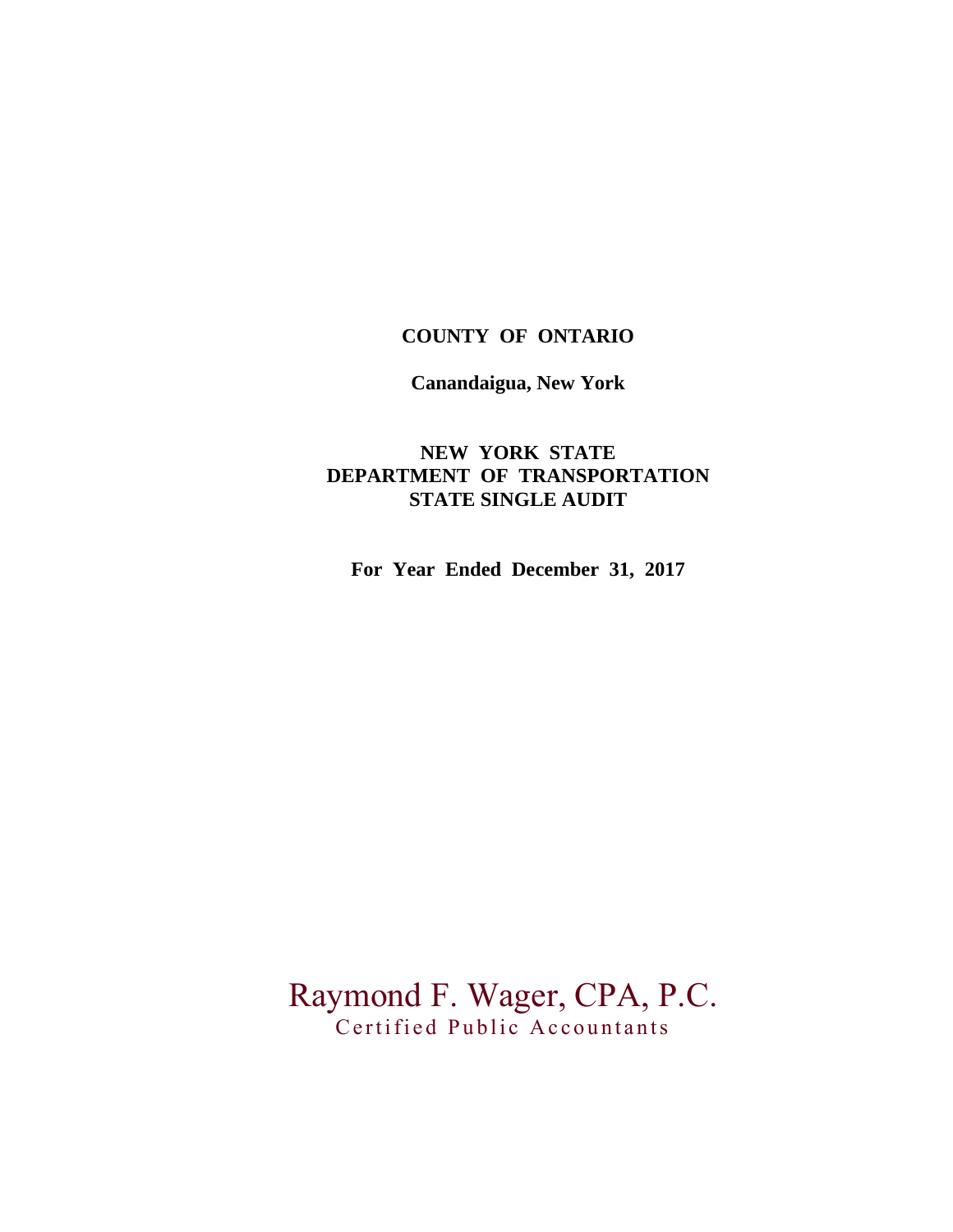# **C O N T E N T S**

| Report on Compliance and Controls Over State Transportation Assistance                                           | Page    |
|------------------------------------------------------------------------------------------------------------------|---------|
| Expended Based on an Audit of Financial Statements Performed in<br>Accordance with Government Auditing Standards | $1 - 3$ |
| Schedule of State Transportation Assistance Expended                                                             | 4       |
| Notes to Schedule of Expenditures of State Transportation Assistance Expended                                    | 5       |
| Schedule of Findings and Questioned Costs for State Transportation Assistance Expended                           | 6       |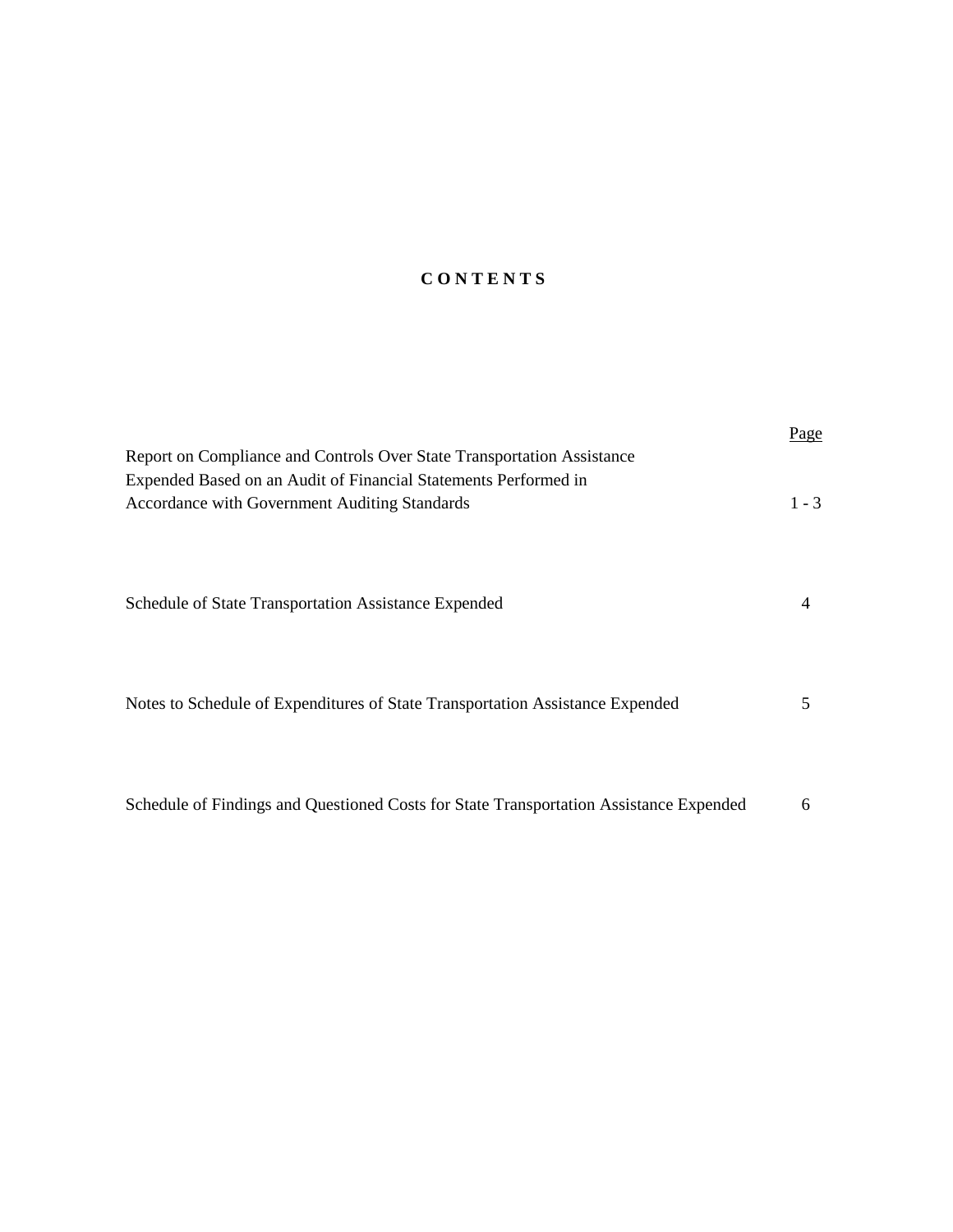# RAYMOND F. WAGER, CPA, P.C.

Certified Public Accountants

### **Report on Compliance and Controls Over State Transportation Assistance Expended Based on an Audit of Financial Statements Performed in Accordance with Government Auditing Standards**

#### **INDEPENDENT AUDITORS' REPORT**

To the Board of Supervisors County of Ontario, New York

#### *Report on Compliance for Each Major State Transportation Assistance Program*

We have audited Ontario County's compliance with the types of compliance requirements described in the Preliminary Part 43 of the New York State Codification of Rules and Regulations (NYCRR) that have a direct and material effect on each state transportation assistance program tested for the year ended December 31, 2017. The County's major programs are identified in the summary of audit results section of the accompanying schedule of findings and questioned costs.

#### *Management's Responsibility*

Management is responsible for compliance with the requirements of laws, regulations, contracts, and grants applicable to its state transportation programs.

#### *Auditor's Responsibility*

Our responsibility is to express an opinion on compliance for each of Ontario County's major state transportation assistance programs based on our audit of the types of compliance requirements referred to above. We conducted our audit of compliance in accordance with auditing standards generally accepted in the United States of America; the standards applicable to financial audits contained in Governmental Auditing Standards, issued by the Comptroller General of the United States; and Preliminary Part 43 of the NYCRR. Those standards and Preliminary Part 43 of the NYCRR require that we plan and perform the audit to obtain reasonable assurance about whether noncompliance with the types of compliance requirements referred to above that could have a direct and material effect on a major state transportation assistance program occurred. An audit includes examining, on a test basis, evidence about Ontario County's compliance with those requirements and performing such other procedures as we considered necessary in the circumstances.

We believe that our audit provides a reasonable basis for our opinion on compliance for each major state transportation assistance program. However our audit does not provide a legal determination of Ontario County's compliance.

100 Chestnut Street | Suite 1200 | Rochester, NY 14604 | P 585,423,1860 | F 585,423,5966 | mengelmetzgerbarr.com Additional Offices: Elmira, NY - Canandaigua, NY - Hornell, NY - A Division of Mengel Metzger Barr & Co., LLP

#### **WE VALUE YOUR FUTURE**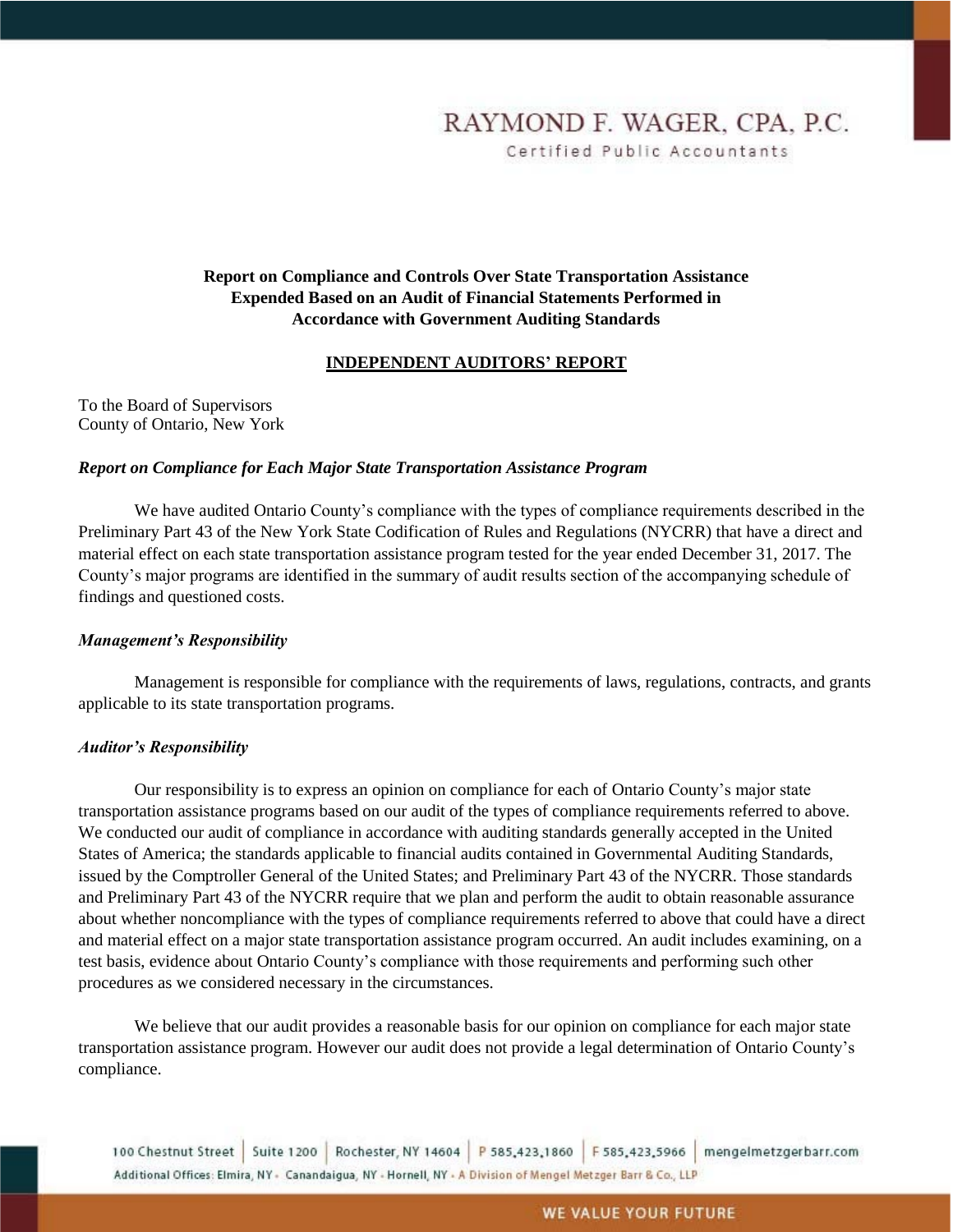#### *Opinion on Each Major State Transportation Assistance Program*

In our opinion, Ontario County complied in all material respects with the types of compliance requirements referred to above that could have a direct and material effect on each of its major state transportation assistance programs for the year ended December 31, 2017.

#### *Report on Internal Control over Compliance*

The management of Ontario County is responsible for establishing and maintaining effective internal control over compliance with the types of compliance requirements referred to above. In planning and performing our audit of compliance, we considered Ontario County's internal control over compliance with requirements that could have a direct and material effect on each major state transportation assistance program to determine the auditing procedures that are appropriate in the circumstances for the purpose of expressing an opinion on compliance for each major state transportation assistance program and to test and report on the internal control over compliance in accordance with Preliminary Part 43 of the NYCRR, but not for the purpose of expressing an opinion on the effectiveness of internal control over compliance. Accordingly, we do not express an opinion on the effectiveness of Ontario County's internal control over compliance.

A deficiency in internal control over compliance exists when the design or operation of a control over compliance does not allow management or employees, in the normal course of performing their assigned functions, to prevent or detect and correct noncompliance with a type of compliance requirement of a state transportation assistance program on a timely basis. A material weakness in internal control over compliance is a deficiency, or combination of deficiencies, in internal control over compliance, such that there is a reasonable possibility that material noncompliance with a type of compliance requirement of a state transportation assistance program will not be prevented, or detected and corrected, on a timely basis. A significant deficiency in internal control over compliance is a deficiency, or combination of deficiencies, in internal control over compliance with the types of compliance requirements of a state transportation assistance program that is less severe than a material weakness in internal control over compliance, yet important enough to merit attention by those charged with governance.

Our consideration of the internal control over compliance was for the limited purpose described in the first paragraph of this section and was not designed to identify all deficiencies in internal control over compliance that might be material weaknesses or significant deficiencies. We did not identify any deficiencies in internal control over compliance that we consider to be a material weakness. However, material weaknesses may exist that have not been identified.

The purpose of this report on internal control over compliance is solely to describe the scope of our testing of internal control over compliance and the results of that testing based on the requirements of Preliminary Part 43 of the NYCRR. Accordingly, this report is not suitable for any other purpose.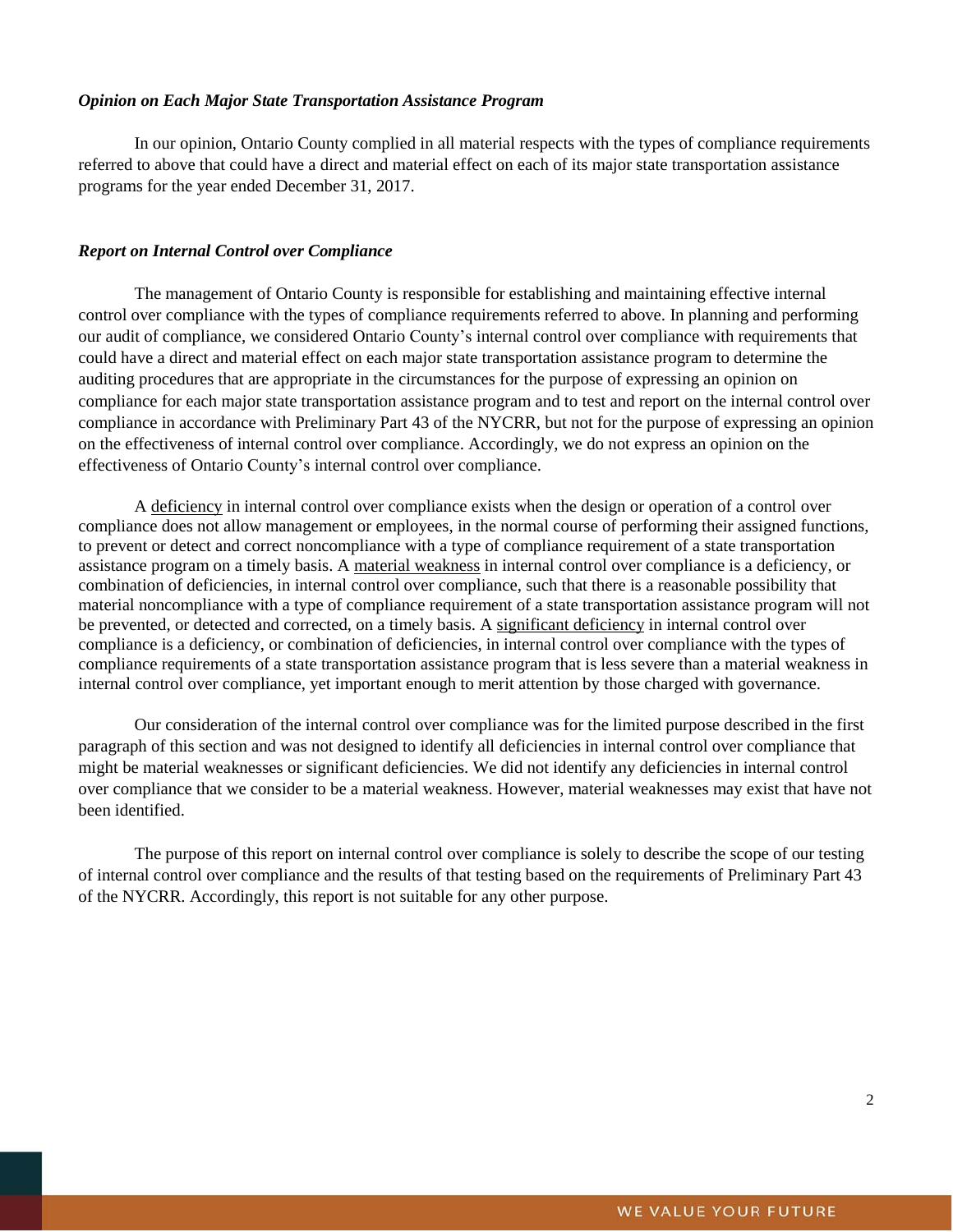#### *Report on Schedule of State Transportation Assistance Expended*

We have audited the financial statements of Ontario County, Canandaigua, New York as of December 31, 2017, and have issued our report thereon dated April 23, 2018 which contained an unmodified opinion of those financial statements. We did not audit the financial statements of the Finger Lakes Community College. Those financial statements were audited by other auditors whose reports have been furnished to us, and our opinion, insofar as it relates to amounts included for the Finger Lakes Community College is based solely on the report of the other auditors. Our audit was conducted for the purpose of forming an opinion on Ontario County's financial statements as a whole. The accompanying schedule of state transportation assistance expended is presented for purposes of additional analysis as required by Preliminary Part 43 of the NYCRR, and is not a required part of the financial statements. Such information is the responsibility of management and was derived from and relates directly to the underlying accounting and other records used to prepare the financial statements. The information has been subject to the auditing procedures applied in the audit of the financial statements and certain additional procedures, including comparing and reconciling such information directly to the underlying accounting and other records used to prepare the financial statements or to the financial statements themselves, and other additional procedures in accordance with auditing standards generally accepted in the United States of America. In our opinion, the schedule of State Transportation Assistance Expended is fairly stated, in all material respects, in relation to the financial statements taken as a whole.

Rochester, New York April 23, 2018

Raymond F. Wager WA.PC.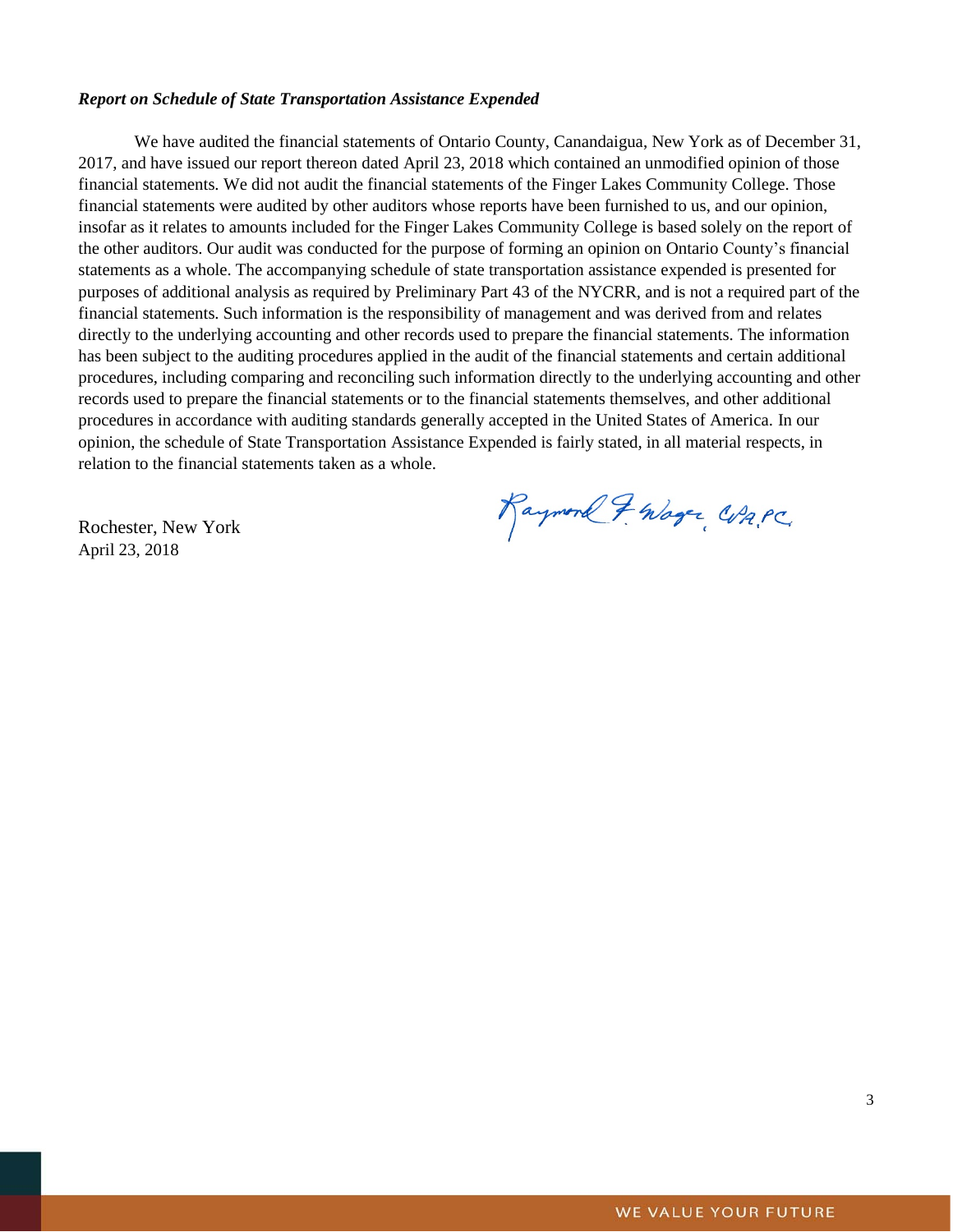# **ONTARIO COUNTY**

# **Canandaigua, New York**

# **SCHEDULE OF STATE TRANSPORTATION ASSISTANCE EXPENDED**

# **FOR THE YEAR ENDED DECEMBER 31, 2017**

|                                                          | <b>NYSDOT</b>      |                     |  |
|----------------------------------------------------------|--------------------|---------------------|--|
|                                                          | Contract/          | <b>Total</b>        |  |
| Program Title                                            | <b>Ref. Number</b> | <b>Expenditures</b> |  |
| <b>CHIPS</b>                                             | 4440000            | \$<br>2,349,844     |  |
| Marchicelli/Bond Match for Federal Aid Highway Projects: |                    |                     |  |
| Allen Padgham Road Bridge                                | D034009            | 2,609               |  |
| Intersection Imprmt CR8,CR41,Shortsville Rd              | D034237            | 3,407               |  |
| <b>CR 42 Preventive Maintenance</b>                      | D035001            | 159,123             |  |
| <b>CR 9 Preventive Maintenance</b>                       | D035016            | 182,247             |  |
| <b>Bridge Painting Project</b>                           | D035242            | 63,335              |  |
| Ferguson Road Bridge at Flint Creek                      | D032797            | 182,889             |  |
| Old Mill Bridge over Flint Creek                         | D033518            | 204,327             |  |
| <b>Bridge Preventive Maintenance</b>                     | D033863            | 4,474               |  |
| Total NYS Marchiselli Aid                                |                    | 802,411             |  |
| Bridge NY:                                               |                    |                     |  |
| County Road 1 over Unnamed Tributary to Canandaigua Lake | D035522            | 74,885              |  |
| <b>Total NYS Department of Transportation</b>            |                    | 3,227,140           |  |
|                                                          |                    |                     |  |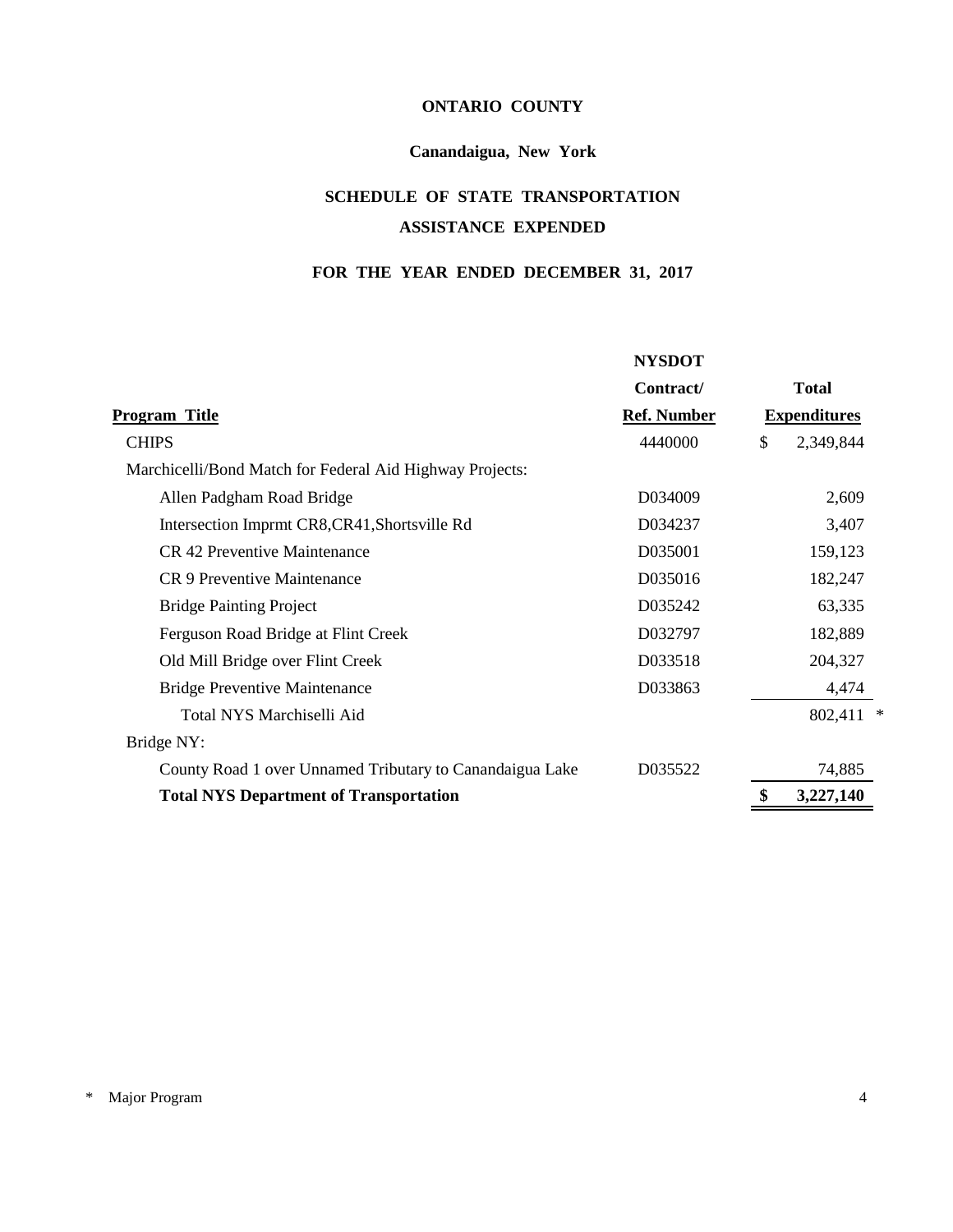#### **ONTARIO COUNTY**

**Canandaigua, New York**

**Notes to Schedule of State Transportation Assistance Expended**

**December 31, 2017**

#### **Note 1 General**

The accompanying Schedule of State Transportation Assistance Expended of Ontario County, Canandaigua, New York presents the activity of all financial assistance programs provided by the New York State Department of Transportation.

#### **Note 2 Basis of Accounting**

The accompanying Schedule of State Transportation Assistance Expended is presented using the accrual basis of accounting.

#### **Note 3 Indirect Costs**

Indirect costs are included in the reported expenditures to the extent they are included in the federal financial reports used as the source for the data presented.

#### **Note 4 Matching Costs**

Matching costs, i.e., the County's share of certain program costs, are not included in the reported expenditures.